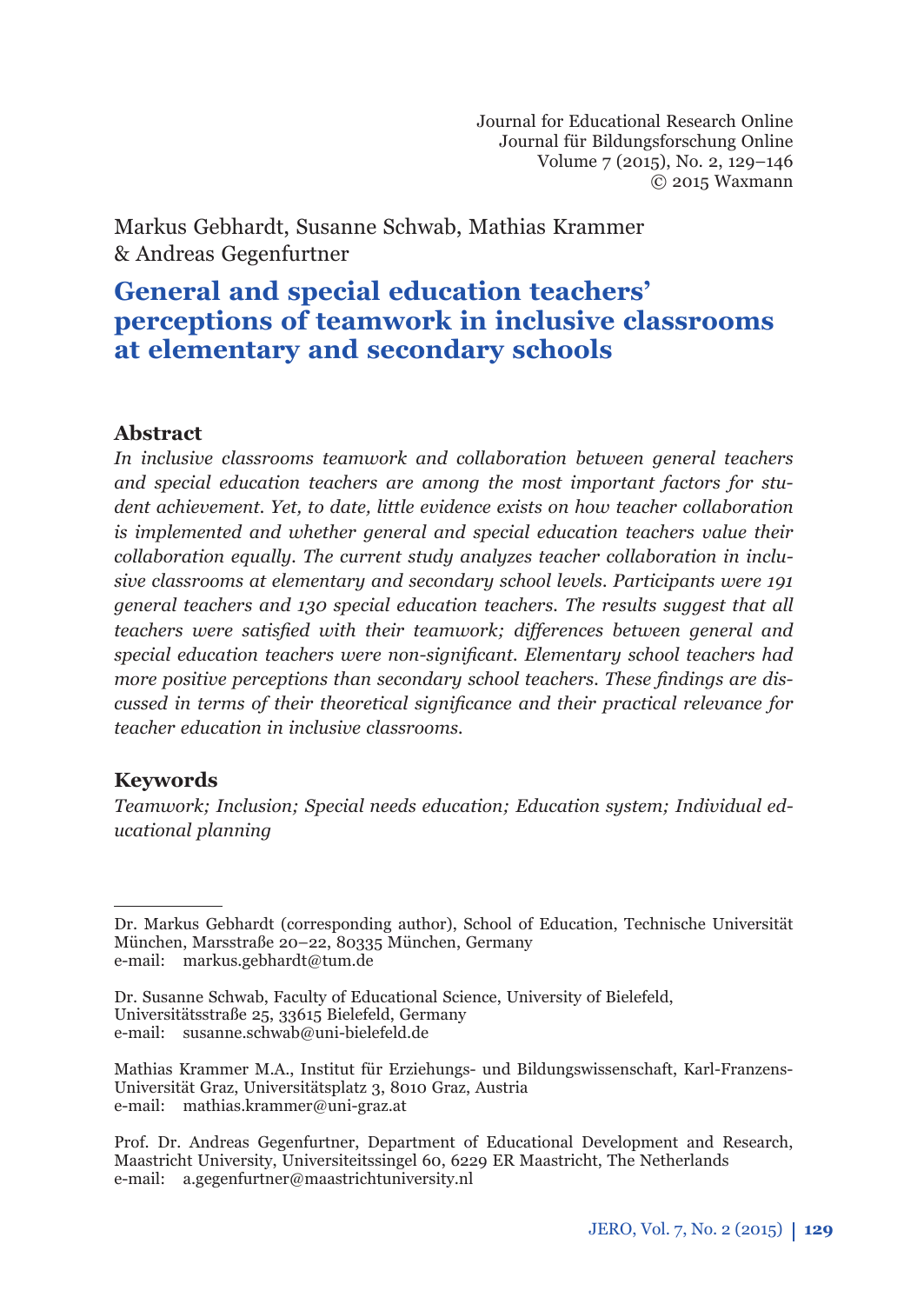## **Wahrgenommene Zusammenarbeit von KlassenlehrerInnen und SonderpädagogInnen in inklusiven Klassen in Grund- und Mittelschulen**

### **Zusammenfassung**

*In inklusiven Klassen ist die Zusammenarbeit und Kollaboration von KlassenlehrerInnen und SonderpädagogInnen einer der wichtigsten Faktoren für den Lern erfolg aller SchülerInnen. Bisher gibt es jedoch kaum Studien, welche die*  Zusammenarbeit von verschiedenen LehrerInnen in inklusiven Kassen unter*suchen. Im Rahmen der vorliegenden Studie wurden 191 KlassenlehrerInnen und 130 SonderpädagogInnen in inklusiven Klassen zu ihrer Wahrnehmung der Zusammenarbeit in Grund- und Mittelschule befragt. Die LehrerInnen schätzten insgesamt die Zusammenarbeit als zufriedenstellend ein und es fan*den sich keine signifikanten Unterschiede zwischen KlassenlehrerInnen und *SonderpädagogInnen in der Einschätzung ihrer Zusammenarbeit. Jedoch hat*ten Lehrkräfte in der Grundschule insgesamt eine signifikant positivere Wahr*nehmung der Zusammenarbeit im Team als LehrerInnen der Mittelschulen. Diese Ergebnisse werden in Bezug auf die Theorien zum inklusiven Unterricht und der praktischen Bedeutsamkeit für die LehrerInnenausbildung für inklusive Klassen diskutiert.*

## **Schlagworte**

*Zusammenarbeit; Inklusion; Sonderpädagogik; Schulsystem; Förderplanung*

## **1. Introduction**

Inclusive classrooms integrate pupils with and without special educational needs. Teaching in inclusive classrooms can offer challenges for teachers (Moen, 2008; Vehkakoski, 2008). One way to deal with those challenges for individual teachers is collaboration between general teachers and special education teachers (Kloo & Zigmond, 2008; Pihlaja & Holst, 2013). Although teacher collaboration can be useful for improving special education, collaboration does not work per se (Gegenfurtner, Veermans, & Vauras, 2013). Rather, its success is contingent on a number of determinants. A significant determinant is the perception of teacher collaboration, that is, how well general teachers and special education teachers think their collaboration works. In the present study, we present the case of Austria in order to examine how teachers perceive their collaboration practices in inclusive classrooms in elementary and secondary school levels.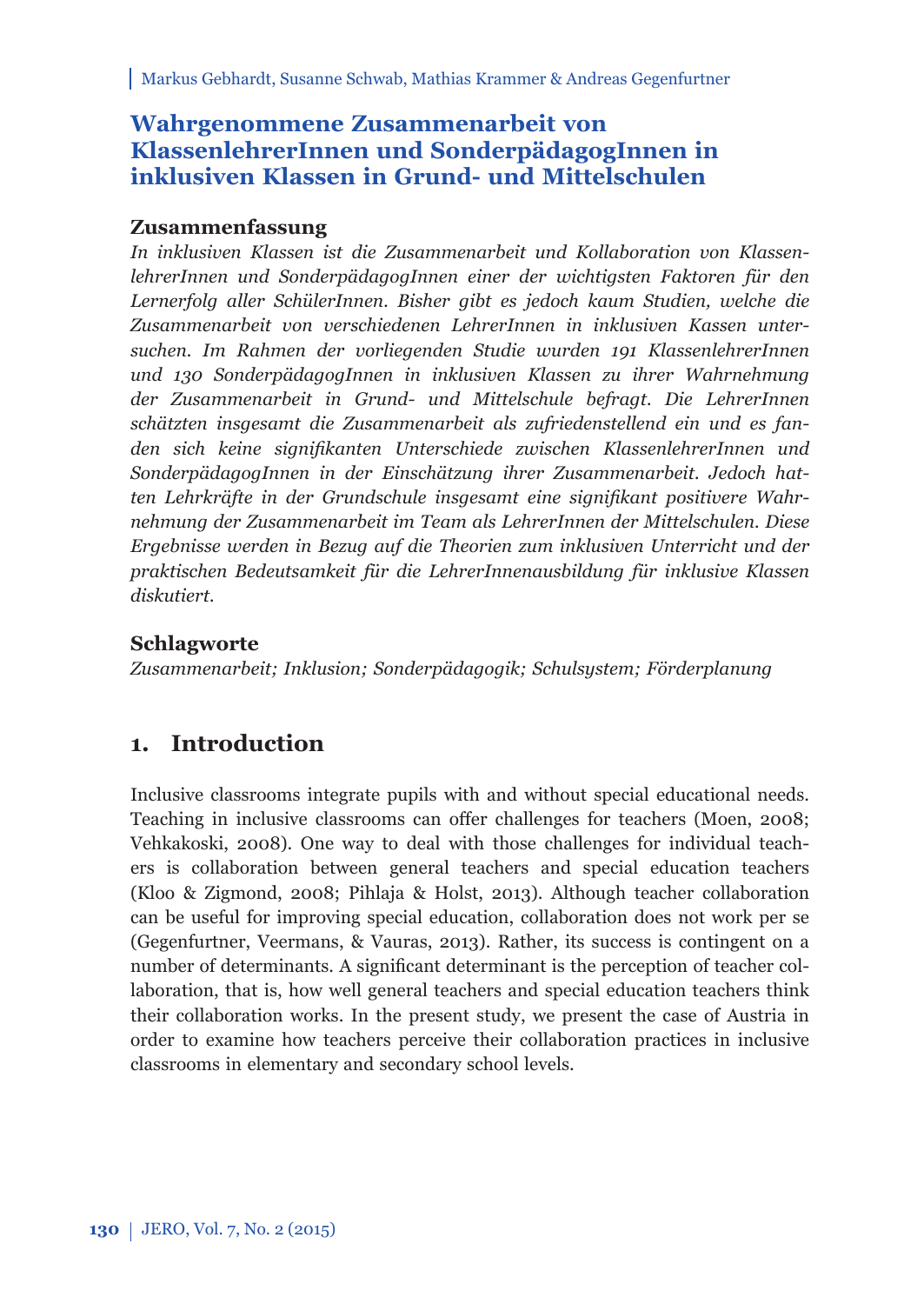### **1.1 The case of Austria**

Historically, the Austrian special education school system was developed similarly to other European systems, such as Germany (Werning, Löser, & Urban, 2008). However, during the last two centuries the school system in Austria was explicitly shaped into the direction of inclusive education of pupils with special educational needs (SEN). Today, 51.2 % of all children with SEN are educated in inclusive settings in regular schools. Austria's integration rate is, thus, comparable to the rates of England (50.3 %), Finland (53 %) and Poland (53.2 %) (European Agency for Development in Special Needs Education, 2010). However, it is important to note that the integration rate differs considerably between Austria's nine federal states. This is due to the organizational freedom of parents and school authorities provided by educational legislation and the results of educational policies in the individual federal states (Feyerer & Prammer, 2003). In Styria, for example, the integration rate is about 80 %, whereas in lower Austria it lies only around 20 % (Statistik Austria, 2011). The Austrian system differentiates primarily between pupils with and without SEN. In contrast to Germany, the distinction between different types of SEN is only made on the basis of different curricula for the concerned pupils (Bucher & Gebhardt, 2011; Klicpera, 2005).

The number of pupils with SEN has a significant impact on the available resources for a regular class and also for the concerned school in Austria. In regular classes with three to five pupils with SEN an additional special education teacher is employed full-time. If there are less than three pupils with SEN in a regular class an additional support teacher is employed on an hourly basis. The average working time of the support teacher depends on the type of disability of the students for whom the teacher takes care. In case of learning disability and behavioral difficulties the support teacher can spend four hours per week in class per pupil with SEN. In case of physical disability the teacher spends six hours (as long as the physical disability goes along with an impairment of educability), for children with sensory disability eight hours and for children with cognitive disability 10 hours per week.

The aim of the school system is to establish an inclusive setting with five students with SEN per class. In this desired setting, all pupils are educated by a general teacher and a special education teacher 23–25 hours per week by using team teaching (Specht, Pirchenegger, Seel, Stanzel-Tischler, & Wohlhart, 2007). Finally, the class size of inclusive classes differs in the federal states of Austria. In Carinthia, for example, the maximum class size is 19 pupils in elementary and 21 pupils in secondary school. In contrast, in Styria the recommended number of pupils per class lies at 24 in elementary and 25 in secondary school (Buchner & Gebhardt, 2011; Landesschulrat für Steiermark, 1998).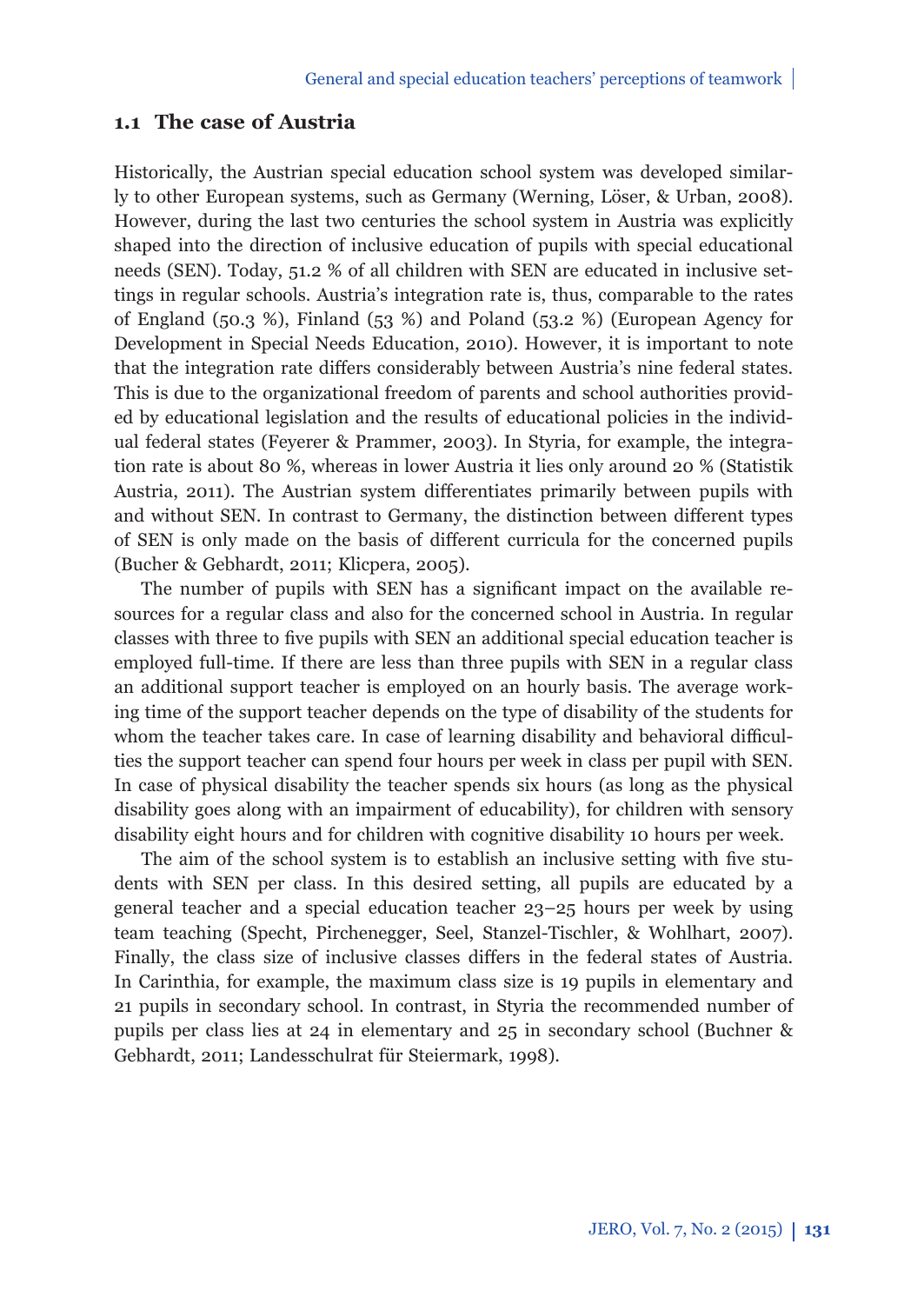#### **1.2 Teaching in inclusive classrooms**

In general, the attitudes of Austrian teachers towards the inclusion of students with disabilities were positive; and, moreover, improved over time (Gebhardt et al., 2011; Schwab et al., 2012). These findings were similar to the results of international studies, which pointed out that the attitude toward inclusion is determined by the type of disability and the teacher experiences in inclusive settings (Avramidis & Norwich, 2002; de Boer, Pijl, & Minnaert, 2011). Along these lines, it is certainly not wrong to say that general educators with less experience of inclusive settings were afraid to be overburdened.

Soodak, Podell, and Lehman (1998) found that teachers' perception of teaching efficacy is a strong predictor of their attitudes towards inclusion. Furthermore, the teachers' perception of teaching efficacy correlated in a negative way  $(r = -.22)$ with the anxiety of teaching students with SEN. But as before, the type of disability plays an important role. The general teachers were more refusing towards the integration of students with intellectual disabilities and behavioral disorders than of students with physical disabilities. However, they were only anxious about the inclusion of students with intellectual disabilities and students with physical disabilities.

Nevertheless, the refusing attitude and the anxiety of general teachers are comprehensible, since the teacher role model changed in the last decades. In the understanding of the traditional teacher role, the special education teacher only cares about the students with SEN and the general teacher educates the children without SEN. The traditional teacher model is especially common in secondary schooling tracks, because these schools have the task to qualify the students for the job market. In contrast, inclusive teachers should value learner diversity, support all students and foster collaboration and teamwork in class (European Agency for Development in Special Needs Education, 2012). This new culture of education in compulsory schooling encourages team-teaching and collaboration, and it fosters a supportive climate by the school administration. All these factors are important for the success of an inclusive schooling system and new challenges for teachers (Moen, 2008; Soodak et al., 1998). Additional barriers to successfully implement inclusive practices can occur by the decentralized position of special education teachers within their school networks and communities (Tuomainen, Palonen, & Hakkarainen, 2012), which seems surprising given their high reflective potential (Pihlaja & Holst, 2013).

A questionnaire based on the "Index for Inclusion", by Moliner, Sales, Ferrandez, and Traver (2011), examined Spanish teachers in inclusive classrooms in secondary education. Significant differences between the rating of general teachers and special education teachers were found in the dimension "Developing Inclusive Practices". In contrast, both teacher groups rated similarly positive in the dimensions "Creating Inclusive Culture" and "Organization in the Teaching-Learning Context". This result showed that the main issue is in the inclusive practice, in which significant differences emerged between teachers who teach in spe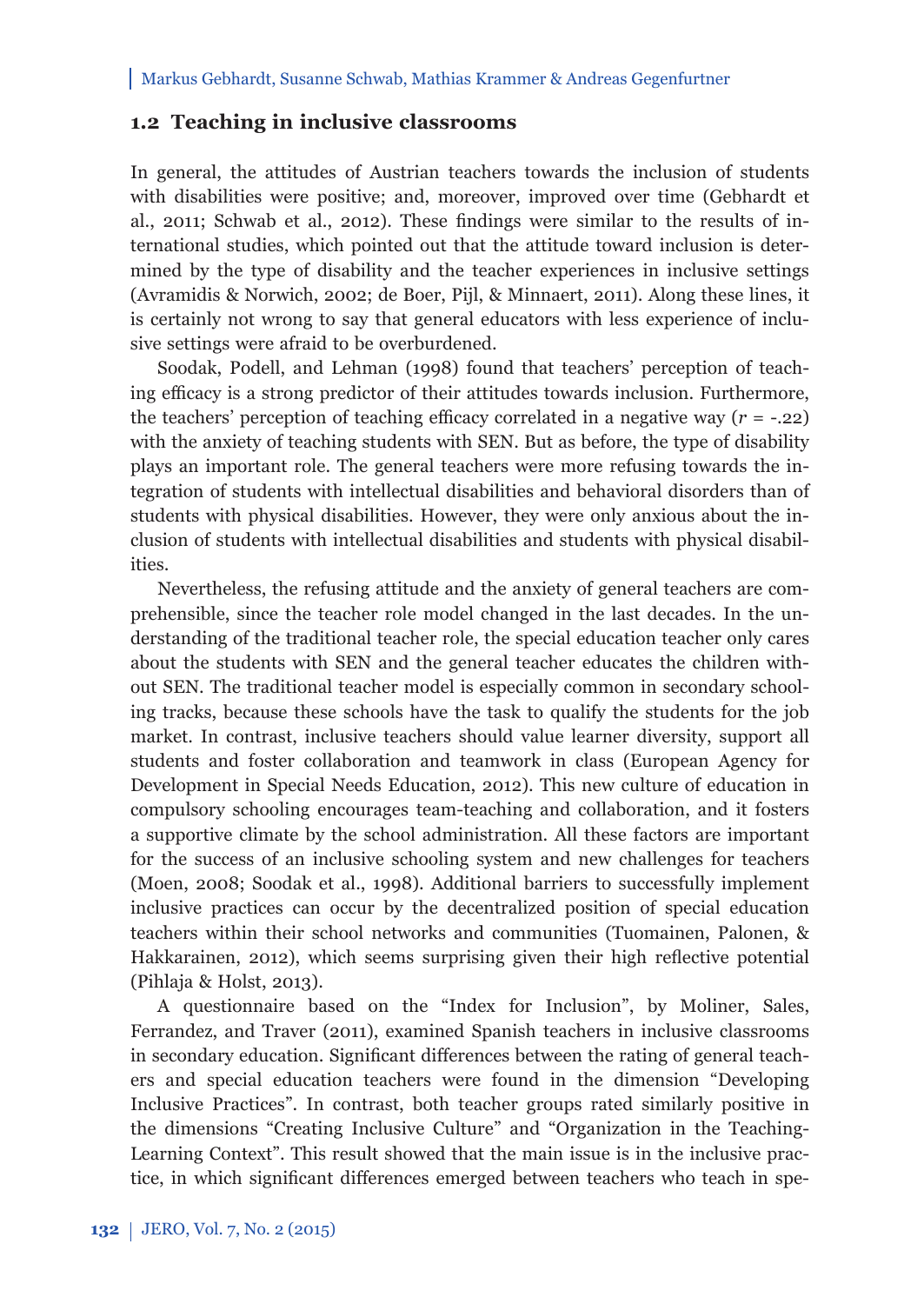cific contexts and those who teach in ordinary contexts. Moliner et al. (2011) concluded that the special education teachers are more sensitive to diversity and more aware of inclusive pedagogic strategies.

Nevertheless, it is important to note that the "Index for Inclusion" is constructed as a school development instrument and not as a psychometric questionnaire. Therefore, Moliner et al. (2011) only analyzed the items and calculated t-tests. Another instrument was developed by Sharma, Loreman, and Forlin (2012). They constructed the "Teacher Efficacy for Inclusive Practices"-scale (TEIP). The scale contains the factors "Efficacy to use Inclusive Instructions", "Efficacy in Collaboration" and "Efficacy in Managing Behavior", which were empirically evaluated in a sample of pre-service teachers in Australia, Canada, India and Hong Kong. The scale is based on the belief that teaching students with different abilities in regular classrooms requires specific strategies. The instrument measured a selfassessment of efficacy. Therefore, one problem of this measurement is the social desirability bias. The teachers in Austria know that inclusion is a main purpose of the school system. If they rate it in a highly negative way, they are often afraid that it may have negative consequences. The second problem of self-ratings/self-measurements is that it only represents the perception of the concerned person. We do not know anything about interaction and collaboration in the teams. This is also the main problem in the Austrian inclusive school system (Specht et al., 2007). Professionals have to work together in teams and teach in teams, but no teacher was educated for team-teaching so far. Austrian research pointed to the fact that teachers rated themselves quite high in collaboration and teaching (Gebhardt et al., 2013; Specht, Pirchenegger, Seel, Stanzel-Tischler, & Wohlhart, 2006), but it is hard to imagine that collaboration and teamwork are well established.

### **1.3 Teacher teamwork in inclusive classrooms**

In the English literature a two teacher system is called co-teaching (Kloo & Zigmond, 2008). This method includes a general teacher and a special education teacher: Both teachers plan, teach and take responsibility of the class together. Lessons with a teaching assistant, which are performed by paraprofessional assistants and can have negative effects, should be defined differently from co-teaching (Webster et al., 2010). According to Cook and Friend (1995) the term team-teaching can only be used if two teachers work as a perfect team in class. Generally, in the literature, a differentiation between the terms team-teaching and co-teaching is not always clearly used; rather these terms are used mostly synonymously (as well as in this study). Altogether the relationship between general teachers and special education teachers implies the interactive role as consultants, which goes far beyond the scope of mere school lessons (Kilanowski-Press, Foote, & Rinaldo, 2010). Besides that, it has to be ascertained that the number of empirical studies on co-teaching is low even in the English literature (Volonino & Zigmond, 2007). Actually, there is one quantitative meta-analysis by Murawski and Swanson (2001).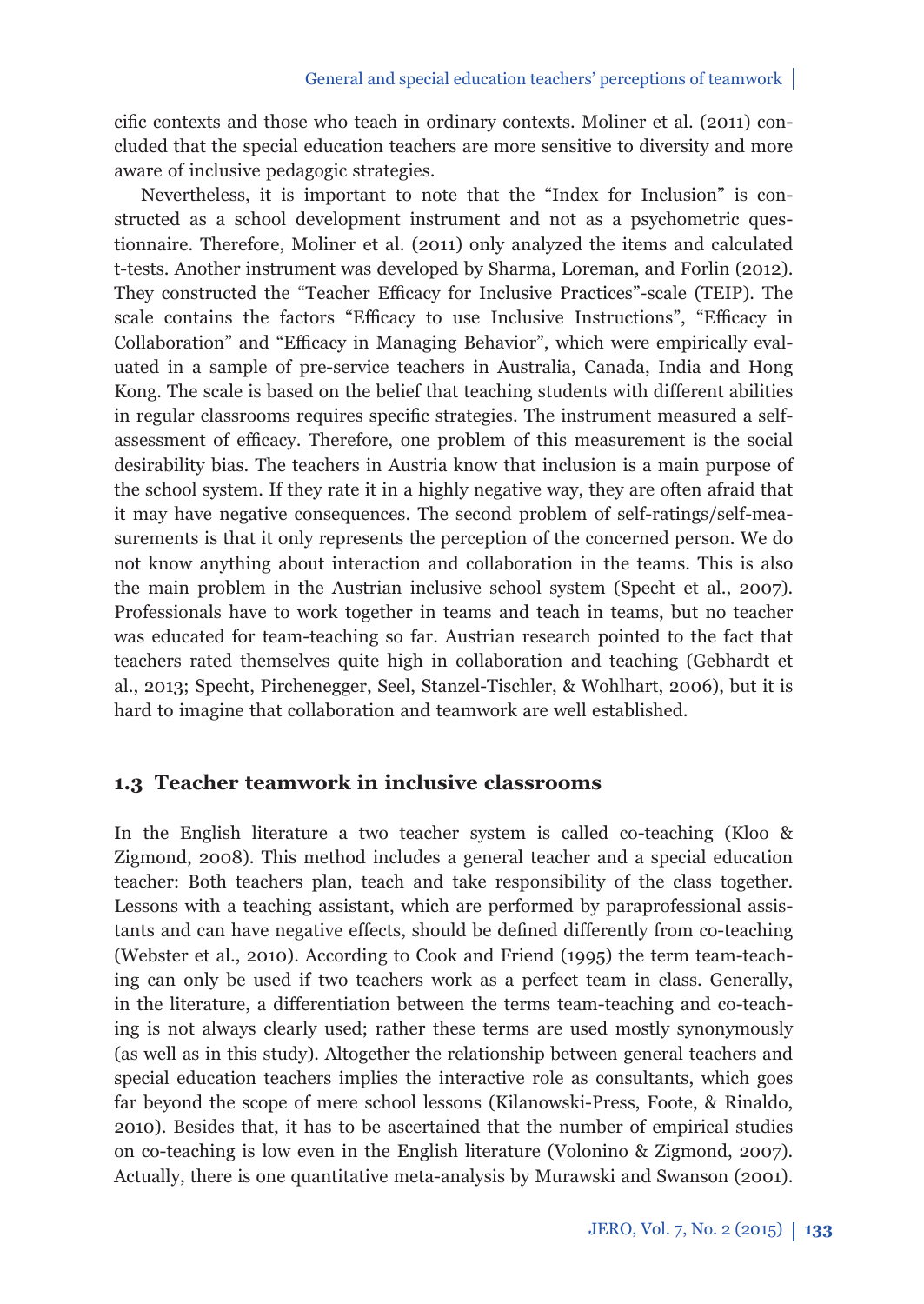Nevertheless, the authors could use only 6 out of 31 studies, which were published between 1989 and 1999. This was caused by different methodical problems. In comparison to classes without co-teaching there was an average moderate effect for co-teaching (overall around  $d = .40$ ), which was highest in reading  $(d = 1.59)$ and weakest in the social domain  $(d = .08)$ . The social domain was measured by peer-acceptance, quality of friendship, self-concept and social competence. Scruggs, Mastropieri, and McDuffie (2007) compared 32 qualitative studies of co-teaching. The conclusion of this meta-analysis was that special education teachers mostly take a back seat in teaching dyads. Their activity in the framework of the dominant teaching style consisted mainly of assisting ("one teach, one assist"). This also corresponds to the results of Kilanowski-Press et al. (2010), in which they surveyed 71 teachers in inclusive classes in New York. When asked about their most common activity only eight teachers reported co-teaching. A total of 17 teachers indicated to teach a small group of students, 16 teachers answered individualized lesson and 17 teachers replied teaching preparation. But the average time of co-teaching even in the works of the eight teachers was only 52.20 minutes a day. Moreover, Magiera and Zigmond (2004) reported that co-teaching improved neither the studentteacher interaction nor the time students spent on learning, nor the social participation of the students. In general, team teaching does not work by itself if you let two teachers educate in one room and ask them to cooperate. It is a complex task whose success is determined by a variety of influences (Kloo & Zigmond, 2008).

#### **1.4 Research questions**

The aim of the present study was to examine perceptions of teamwork in inclusive teaching settings between special education teachers and general teachers. In inclusive classrooms special education teachers and general teachers collaborate in all aspects of instruction, including their team teaching practices in the classroom and their planning of how to meet the educational needs of individual children (European Agency for Development in Special Needs Education, 2012). Moreover, teamwork between special education teachers and general teachers is influenced by factors at school level (Ruijs & Peetsma, 2009). However, to date, little evidence exists on how teacher collaboration is implemented and whether general and special education teachers value their collaboration equally. Moreover, little is known whether teachers in elementary schools and in secondary schools differ in their appraisal of inclusive teamwork. To help narrow these research gaps, the present study addresses two research questions. The first research question examines if the assessment of teamwork differs between special education teachers and general teachers. Inclusive Teamwork is assessed on three planes for an inclusive school (Heimlich, 2004): (a) teaching practices in classroom, (b) the planning to meet the educational needs of individual pupils, and (c) factors at a school level. The second research question addresses whether the assessment of teamwork differs between elementary and secondary school.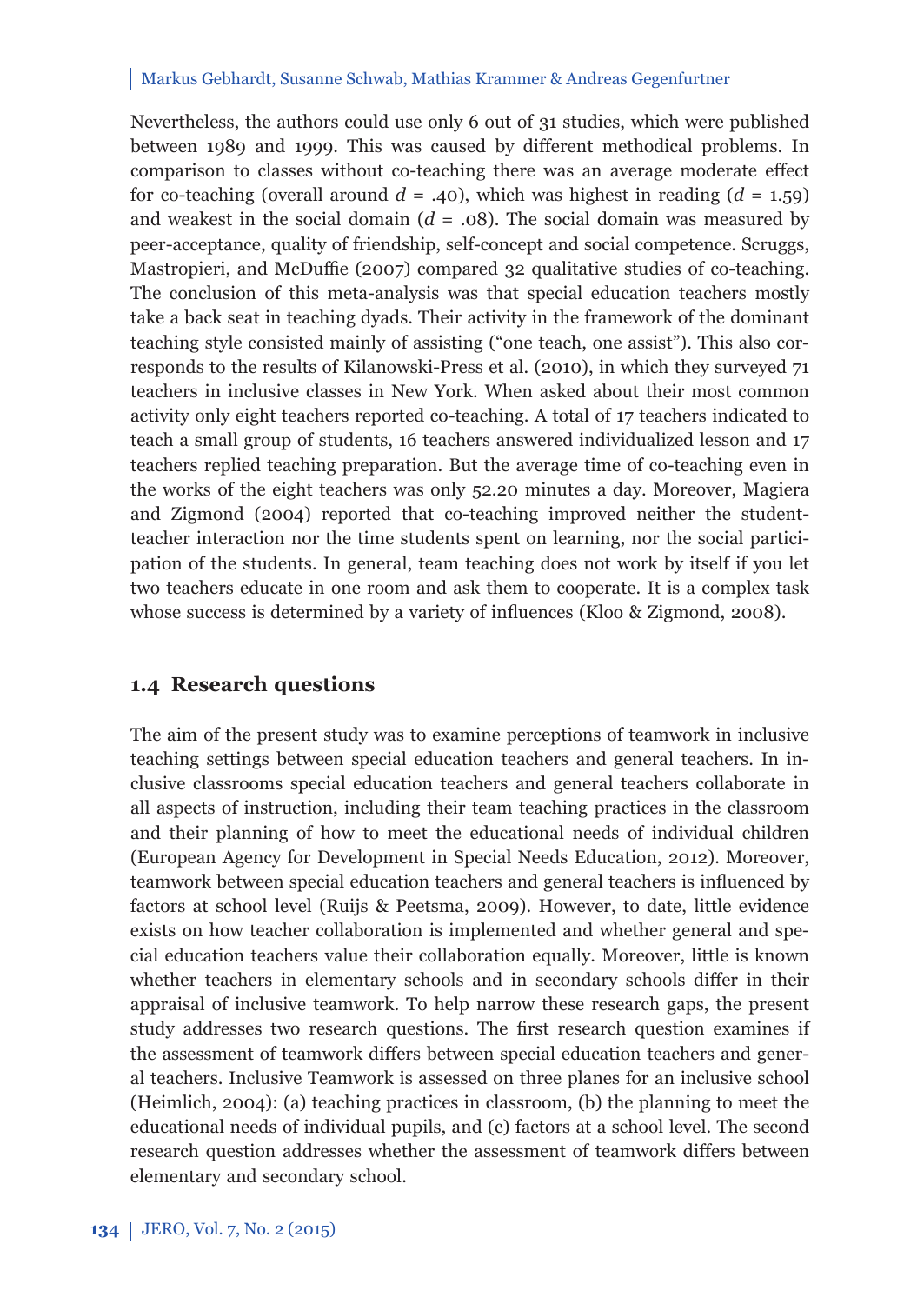## **2. Method**

#### **2.1 Participants**

Participants in the study were 321 teachers (191 general teachers and 130 special education teachers). The mean age of all participants was 45.88 years (*SD* = 9.39). General teachers ( $M = 48.05$  years;  $SD = 9.09$ ) were older than special education teachers ( $M = 42.32$  years;  $SD = 8.81$ ). A total of 88.40 % of all participants was female; differences in gender between general teachers (84.70 %) and special education teachers (93.80 %) were non-significant,  $(\gamma^2 = 6.34, df = 1, ns)$ . Participants had 21.90 years of experience in teaching  $(SD = 11.50)$  and 9.68 years of experience to teach in inclusive classrooms  $(SD = 6.26)$ . The number of inclusive classes they taught was  $1.51$  (*SD* = 1.01). A total of 134 teachers worked in elementary schools (grades  $1-4$ ) and  $179$  worked in secondary schools (grades  $5-8$ ). All teachers worked in inclusive settings. The sample was organized with the help of the 19 special education centers (*Sonderpädagogisches Zentrum* (SPZ)) in all school districts of Styria, which are responsible for the integrative care of students with SEN. The questionnaires were distributed by the directors of the SPZ. A direct contact to the schools was not possible because there are strict rules regarding anonymity in the Austrian school system. Due to this reason, it is unfortunately not possible to estimate the response rate of the participants. Nevertheless, it can be assumed that the sample is representative for Styria/Austria, because of the fact that all school districts were covered, including schools in rural school districts as well as schools in more urban school districts. Moreover, this circumstance is also reflected in the above mentioned statistics for gender differences and mean age which are comparable to the gender differences and mean age for all elementary and secondary school teachers in Styria (Statistik Austria, 2014). Participation in the study was voluntary. 88 % (83 schools out of 95) of the schools which received the questionnaire from the directors of the SPZs took part in the survey across all 19 school districts of Styria. A cover letter guaranteed anonymity and confidentiality associated with all responses. The teachers sent back the questionnaire separately, so an assignment of teachers to schools or classrooms was not possible.

#### **2.2 Measures**

A multi-item questionnaire was used to assess the extent to which participants considered the quality of teamwork within their teams. The questionnaire was a modified version of the scales developed by Holzinger et al. (2011), who used a mixed method approach to examine a single inclusive school district; in their project the teachers were asked to answer the questions in reference to themselves. By contrast, the present study examined a total of 19 inclusive school districts; teachers were asked to rate the whole team or the teamwork in their classroom. Unless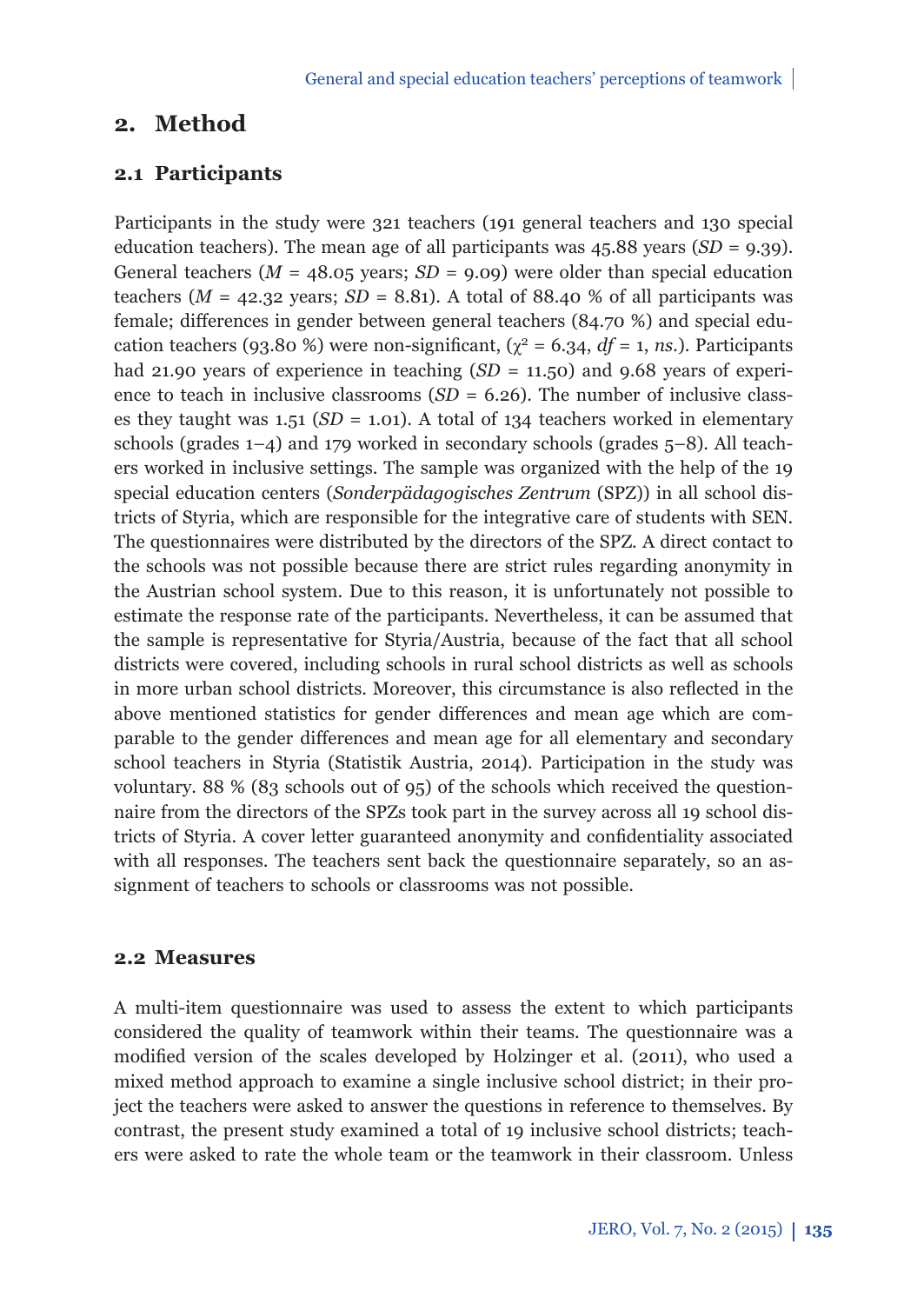otherwise indicated, a 5-point response scale was used, ranging from  $1 =$  poor;  $2 = \text{fair}, 3 = \text{acceptable}, 4 = \text{good}, \text{ and } 5 = \text{very good}.$  All items are presented in tables 1, 3 and 5.

*Teaching practices in classroom*. A nine-item scale was used to assess which practices of team teaching had been implemented in the inclusive classrooms. A sample item is "What do you use in your team and in your classroom? – Cooperative planning of the instruction". Cronbach's Alpha was 0.82.

*Teamwork in individual educational planning.* A six-item scale was used to assess the level of teamwork shown when the teachers engage in planning to meet the educational needs of individual pupils. A sample item is "The teachers in the subjects of mathematics, German, and English are involved when the goals of individual educational planning are defined". Cronbach's Alpha was 0.95.

*Factors at school level*. A six-item scale was used to assess factors at school level that concern team teaching in inclusive classrooms. A sample item is "Which factors at school level were implemented in your school? – Right of co-determination of the team partners". Cronbach's Alpha was 0.80.

*Background variables*. The teachers were asked to indicate their experience in inclusive classrooms (in years) and the numbers of inclusive classes they taught. Moreover, teachers were asked to categorize the type of SEN as (a) students with intellectual disability, (b) students with sensory disability, (c) students with learning disability, (d) students with autism, and (e) students with SEN who are taught in correspondence with the regular curriculum (mild learning disability) in their classrooms. Even if the official reports on which the SEN is based are established by the special education centers and this information is not automatically transferred to the teachers, one can assume that the teachers are often informed by the parents or through collaboration with the SPZ.

## **3. Results**

#### **3.1 Psychometric properties of all scales**

Analyses included, first, a test of the psychometric properties of the scales and, then, analyses of variance to test differences between general teachers and special education teachers in elementary and secondary schools. Firstly, a principal components analysis with varimax rotation was chosen to extract the variance of the data set (Tabachnick & Fidell, 2012). Concerning the scale "*Teaching practices in the classroom*" the principal component analysis (KMO = .84; Bartlett's Test  $p <$  .001) indicated that the scale consisted of two factors: the first factor explained 57.48 % of variance and the second factor explained 14.09 % of variance. The individual factor loadings and the low eigenvalue of the second factor suggested a one-factorial solution. Concerning the scale "*Teamwork in Individual Educational Planning*" the principal component analysis (KMO = .90; Bartlett's Test *p* < .001)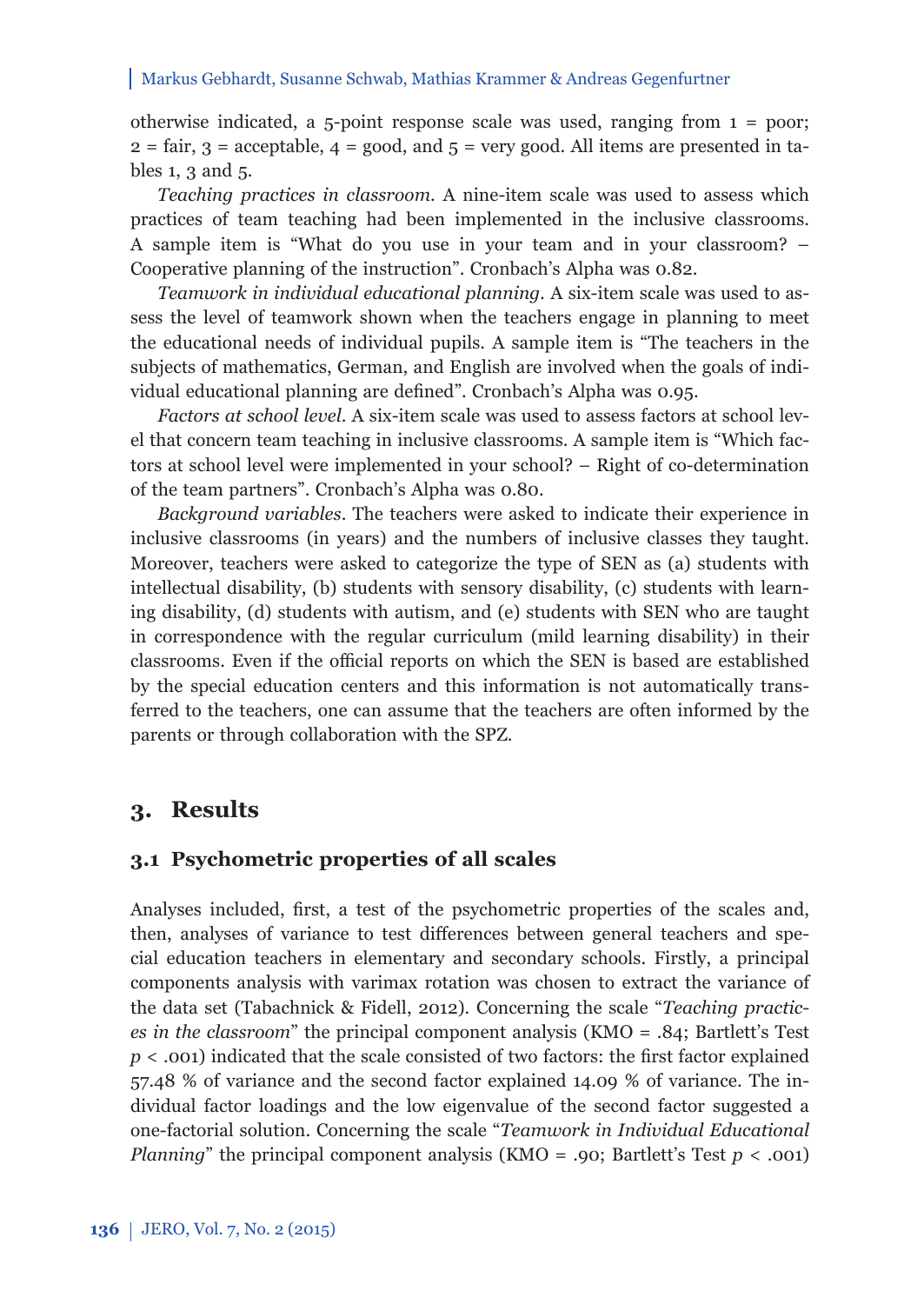indicated one factor that accounts for 81.65 % of variance. Finally, concerning the scale "*Factors at school level*" one factor with 49.03 % of explained variance was found (KMO = .80; Bartlett's Test =  $p < .001$ ). The correlations of sum-scores of all scales are moderate and range between 0.45 and 0.58.

After the psychometric properties of all scales have been established, we examined differences between the groups. This study has two fixed effects. The first effect is the type of teachers (general teachers vs. special education teachers) and the second effect is the school level (elementary schools vs. secondary schools). Analyses of variances were used to examine these main effects for each scale. Stepwise regression was used to estimate the influence of background variables.

#### **3.2 Teaching practices in the classroom**

Results for teaching practices in the classroom signal that all teachers rated the use of inclusive team teaching practices as "acceptable". Table 1 presents all findings of the scale "*Teaching practices in the classroom*". In elementary schools, general teachers  $(M = 3.27, SD = 0.51)$  and special education teachers  $(M = 3.31,$ *SD* = 0.48) had similar ratings of the teaching practices. In secondary schools, general teachers ( $M = 3.27$ ,  $SD = 0.51$ ) and special education teachers ( $M = 3.31$ ,  $SD = 0.48$ ) rated the teaching practices very similarly as well. Looking at the descriptive results, which are presented in Table 1, several patterns can be found. For instance, all teachers in both grades rated the "alternative assessment of performance" as the lowest; indicating that compared to other practices, this one can be relatively much improved. In comparison all groups rated the items "The team is familiar with the individual learning profile of all students" as well as "Differentiated measurement of performance" relatively high.

Regression was used to analyze whether differences between the teacher ratings of teaching practices in classroom were influenced by background variables. The dependent variable was the overall score of the scale "Teaching practices in classroom". Type of teachers (general teacher vs. special education teacher), school level (elementary school vs. secondary school), age, gender, number of inclusive classes they taught, experience to teach in inclusive classrooms, and the different types of students with SEN were entered as predictors  $(F(10, 287) = 4.234; p < .01)$ . School level and experience of teaching in inclusive classrooms emerged as significant predictors. In secondary school, the teaching practices that are reported are less often implemented than in primary school. Furthermore, experience of teaching in inclusive classrooms leads also to a higher implementation of the reported teaching practices. No individual variables of the teaching person itself (e.g., age, gender, being a special educational teacher) or on classroom level (number of SEN students) had an influence on the used practices.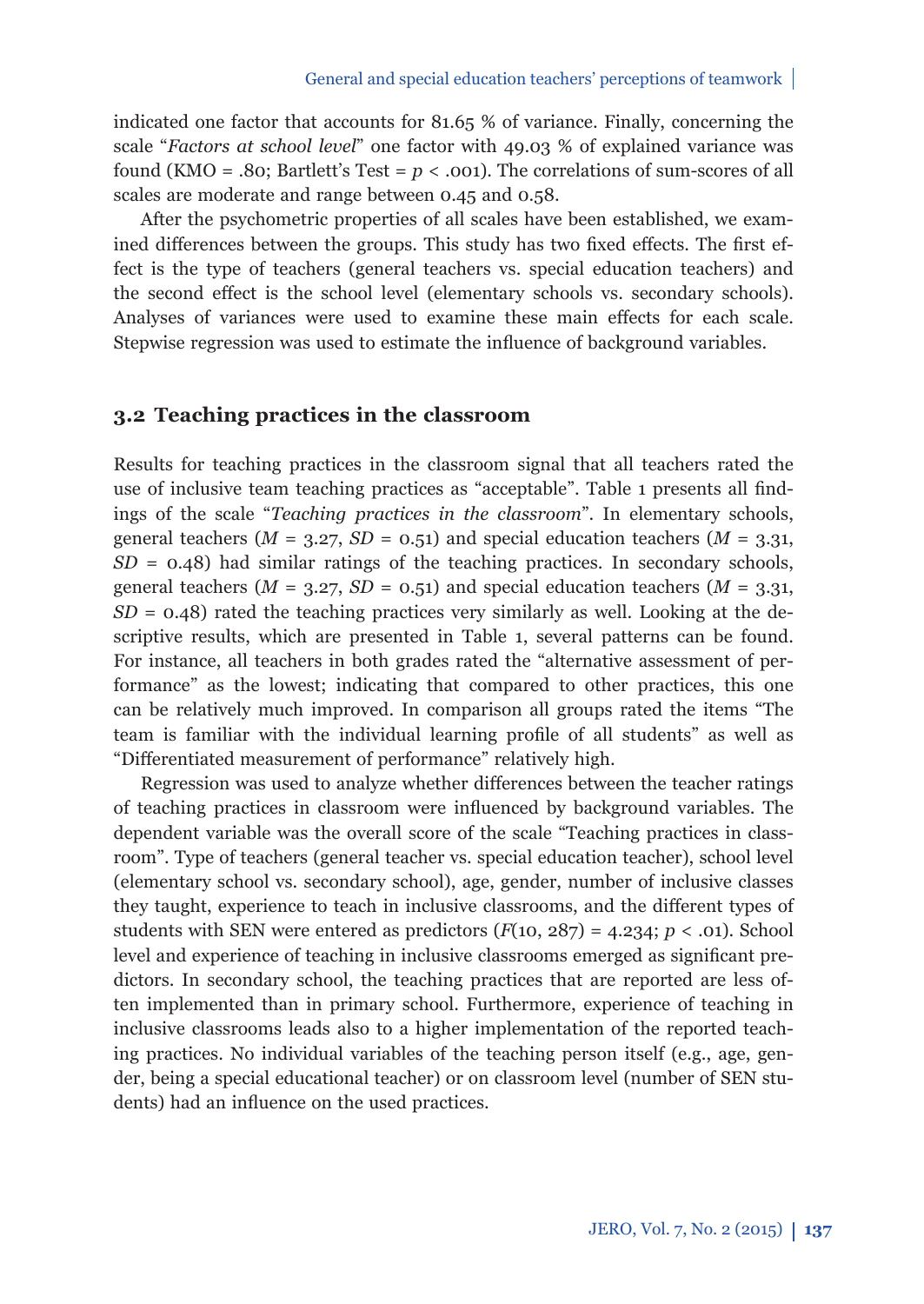|                                                                               | Elementary school   |                     | Secondary school    |                     |
|-------------------------------------------------------------------------------|---------------------|---------------------|---------------------|---------------------|
| What do you use in your team and in your<br>classroom?                        | General<br>teachers | Special<br>teachers | General<br>teachers | Special<br>teachers |
| $\boldsymbol{N}$                                                              | 71                  | 63                  | 116                 | 67                  |
| Cooperative planning of the instruction                                       | 3.18(0.88)          | 3.33(0.82)          | 2.82(0.89)          | 2.67(0.99)          |
| Cooperative team-teaching                                                     | 3.13(0.88)          | 3.21(0.85)          | 2.85(0.97)          | 2.97(0.87)          |
| Cooperative reflection of the instruction                                     | 3.16(0.83)          | 3.22(0.92)          | 2.68(0.85)          | 2.46(1.17)          |
| Social learning                                                               | 3.28(0.72)          | 3.24(0.80)          | 3.02(0.83)          | 3.29(0.81)          |
| Differentiated measurement of performance                                     | 3.42(0.70)          | 3.48(0.74)          | 3.31(0.81)          | 3.52(0.65)          |
| Alternative assessment of performance                                         | 3.02(1.28)          | 2.93(1.2)           | 2.16(1.15)          | 2.00(1.20)          |
| The team is familiar with the individual<br>learning profile of all students. | 3.54(0.75)          | 3.52(0.72)          | 3.31(0.75)          | 3.24(0.94)          |
| The team supports good student with own<br>tasks.                             | 3.30(0.80)          | 3.29(0.68)          | 3.00(0.70)          | 3.04(0.95)          |
| The team supports weak student with own<br>tasks.                             | 3.40(0.80)          | 3.59(0.53)          | 3.15(0.69)          | 3.27(0.90)          |
| Total score                                                                   | 3.27(0.51)          | 3.31(0.48)          | 2.92(0.55)          | 2.94(0.61)          |

#### Table 1: Mean (and standard deviation) of teacher ratings of "Teaching Practices in the Classroom"

### Table 2: Predictors of teacher ratings of "Implementation in the Classroom"

|                             | Model     |                  |         |  |
|-----------------------------|-----------|------------------|---------|--|
| Variable                    | B         | 95 % CI          | β       |  |
| Constant                    | 3.77      | [3.24, 4.30]     |         |  |
| Age                         | 0.00      | $[-0.01, 0.00]$  | $-0.08$ |  |
| Male                        | $-0.04$   | $[-0.23, -0.16]$ | $-0.02$ |  |
| Special educational teacher | $-0.07$   | $[-0.22, 0.08]$  | $-0.06$ |  |
| Secondary school            | $-0.32**$ | $[-0.45, -0.19]$ | $-0.28$ |  |
| <b>SEN-ID</b>               | 0.04      | $[-0.02, 0.10]$  | 0.07    |  |
| SEN-VisualD                 | 0.10      | $[-0.03, 0.23]$  | 0.09    |  |
| SEN-LD                      | $-0.01$   | $[-0.03, 0.01]$  | $-0.05$ |  |
| SEN-Autism                  | 0.16      | $[-0.10, 0.42]$  | 0.07    |  |
| Experience in inclusion     | $.015***$ | [0.00, 0.03]     | 0.17    |  |
| Number of inclusive classes | 0.02      | $[-0.05, 0.08]$  | 0.03    |  |
| $R^2$                       | .13       |                  |         |  |
| $\boldsymbol{F}$            | $4.23***$ |                  |         |  |
| $\boldsymbol{N}$            | 298       |                  |         |  |

\*\**p* < .01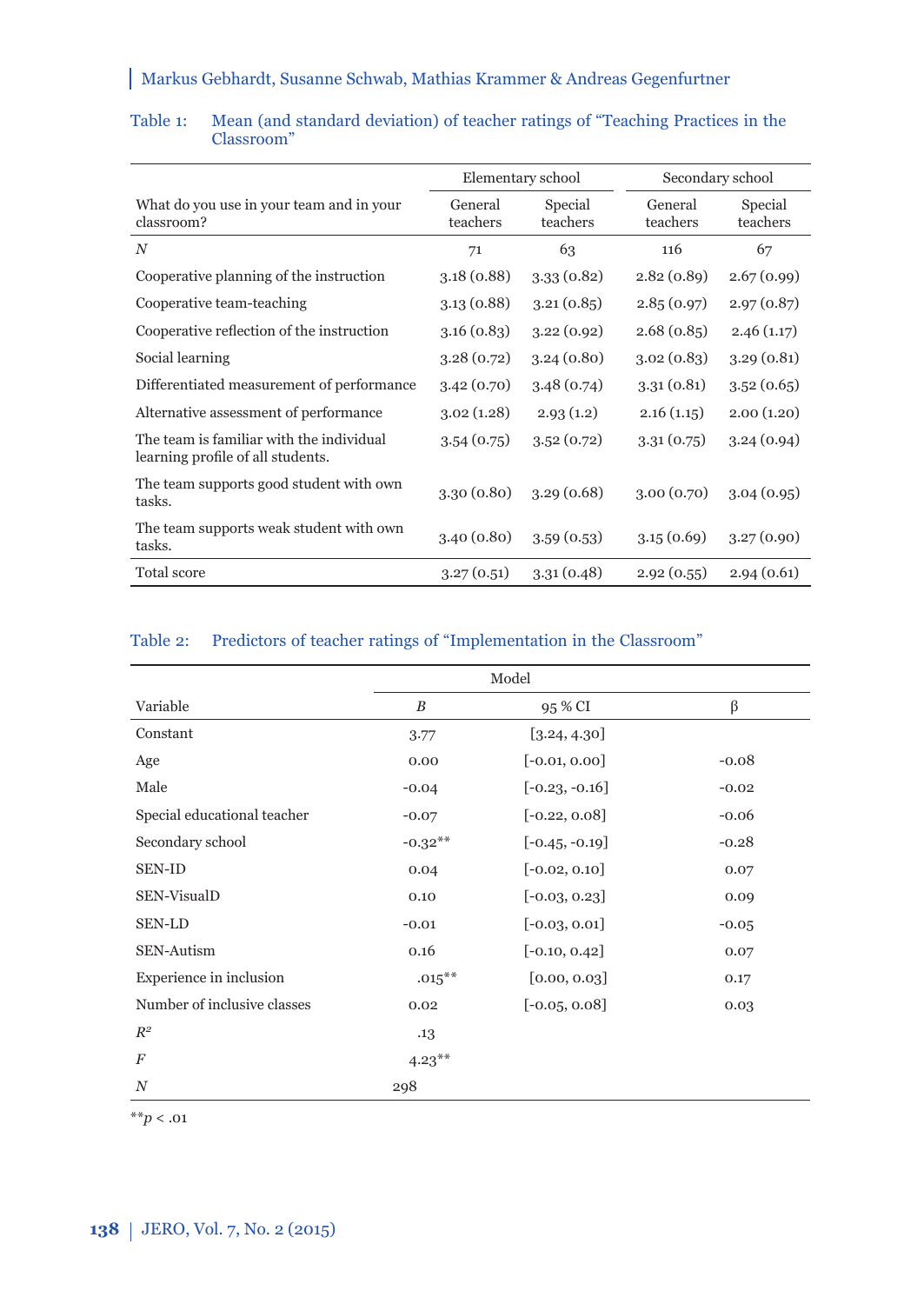## **3.3 Teamwork in individual educational planning**

The findings for the scale "Teamwork in individual educational planning" show that all teachers were satisfied with the level of teamwork when planning for the educational needs of individual students. Table 2 documents all findings. In elementary schools, general teachers  $(M = 4.16, SD = 0.94)$  and special education teachers ( $M = 4.05$ ,  $SD = 0.96$ ) had similarly high ratings of individual educational planning. In secondary schools, general teachers  $(M = 3.08, SD = 1.18)$  and special education teachers  $(M = 3.08, SD = 1.16)$  rated teamwork in educational planning similarly. Furthermore, the different items were rated in a very similar range. The highest difference between the highest and lowest rating items was found in the subgroup of special teachers in secondary schools and was lower than 0.5.

|                                                                                                              | Secondary school    |                     |                     |                     |
|--------------------------------------------------------------------------------------------------------------|---------------------|---------------------|---------------------|---------------------|
|                                                                                                              | Elementary school   |                     |                     |                     |
| The teachers in the subjects mathematics,<br>German (and in Sec I English)                                   | General<br>teachers | Special<br>teachers | General<br>teachers | Special<br>teachers |
| $\boldsymbol{N}$                                                                                             | 59                  | 52                  | 106                 | 67                  |
| are involved in the defining of the IEP goals.                                                               | 4.08(1.21)          | 3.93(1.26)          | 3.01(1.39)          | 2.63(1.42)          |
| know the IEP of the students with SEN                                                                        | 4.12(1.13)          | 4.13(1.09)          | 2.90(1.42)          | 2.63(1.36)          |
| know the special need of the student<br>with SEN                                                             | 4.32(0.94)          | 4.14(1.00)          | 3.03(1.33)          | 2.94(1.29)          |
| work together with colleagues for the<br>methodological and pedagogical imple-<br>mentation of the IEP goals | 4.24(1.06)          | 3.95(1.09)          | 3.22(1.31)          | 2.87(1.43)          |
| know the pedagogical implementation and<br>discuss this with the special education<br>teacher                | 4.20(1.08)          | 4.03(0.99)          | 3.25(1.33)          | 2.87(1.32)          |
| involve the parents in the IEP work.                                                                         | 4.01(1.11)          | 4.09(1.03)          | 3.06(1.26)          | 3.09(1.38)          |
| <b>Total score</b>                                                                                           | 4.16(0.94)          | 4.05(0.96)          | 3.08(1.18)          | 2.83(1.16)          |

Table 3: Mean (and standard deviation) of teacher ratings of "Teamwork in Individual Educational Planning"

Regression analyses showed a significant difference between elementary school teachers and secondary school teachers  $(F(10, 257) = 9.838; p < .01)$ . Elementary school teachers showed more positive ratings than secondary school teachers. Parallel to the teaching practices in the classroom, school level and teaching experience also predict the assessment of teamwork in individual educational planning. As before, the school level showed the highest influence, teachers working in secondary schools assess the level of teamwork when the teachers engage in planning to meet the educational needs of individual pupils lower than teachers working in primary schools. Further, the experience of teaching in inclusive classrooms has a significant contribution, too. Furthermore, in this analysis it was shown that special education teachers rate the level of teamwork regarding individual educational planning lower.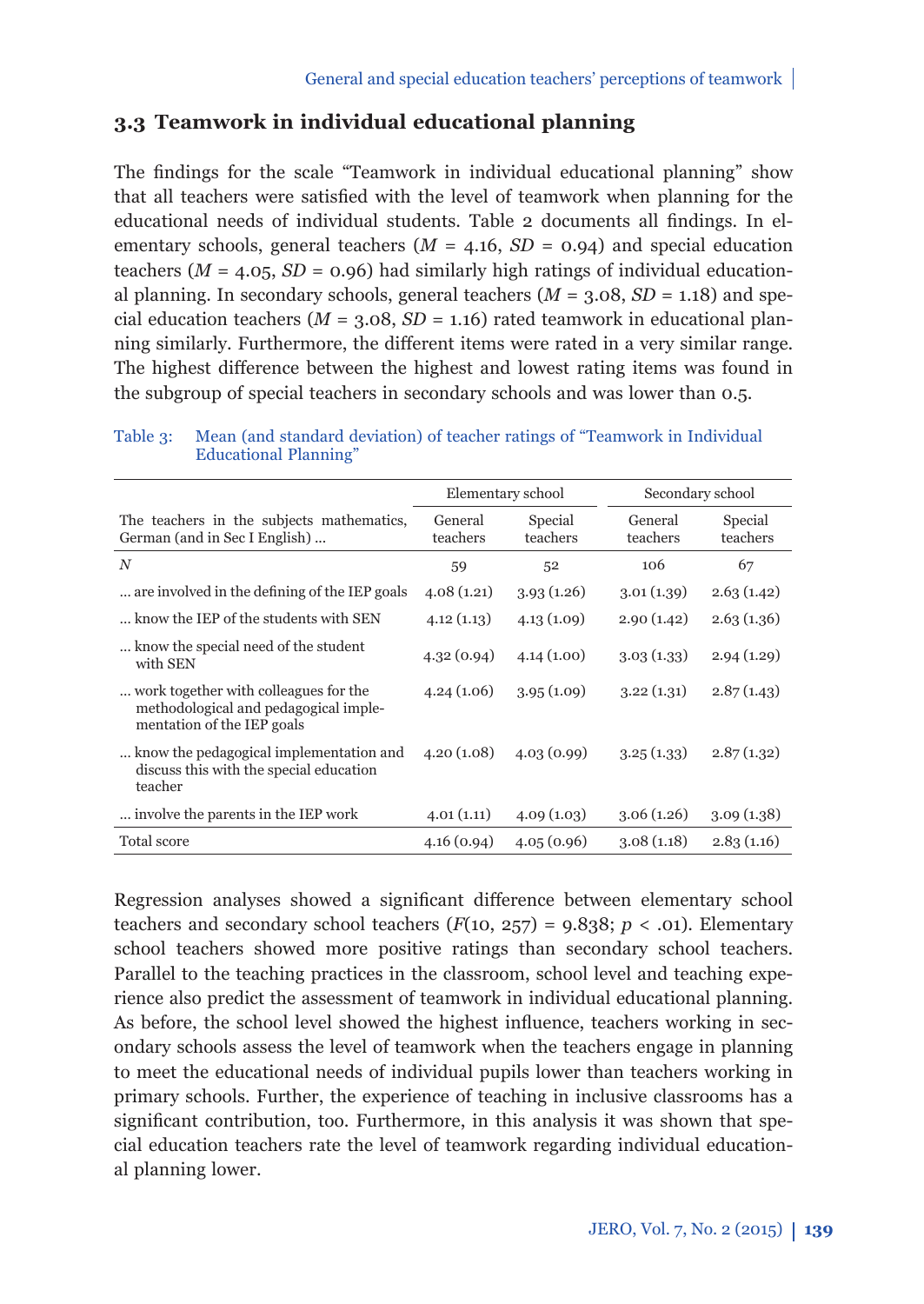|                             | Model      |                  |         |  |
|-----------------------------|------------|------------------|---------|--|
| Variable                    | B          | 95 % CI          | β       |  |
| Constant                    | 6.29       | [5.11, 7.47]     |         |  |
| Age                         | $-0.01$    | $[-0.03, 0.01]$  | $-0.09$ |  |
| Male                        | $-0.13$    | $[-0.56, 0.29]$  | $-0.03$ |  |
| Special educational teacher | $-0.41*$   | $[-0.74, -0.09]$ | $-0.17$ |  |
| Secondary school            | $-1.14***$ | $[-1.43, -0.86]$ | $-0.45$ |  |
| <b>SEN-ID</b>               | $-0.05$    | $[-0.17, 0.08]$  | $-0.04$ |  |
| SEN-VisualD                 | $-0.10$    | $[-0.44, 0.24]$  | $-0.03$ |  |
| SEN-LD                      | $-0.01$    | $[-0.06, 0.04]$  | $-0.03$ |  |
| <b>SEN-Autism</b>           | 0.03       | $[-0.52, 0.57]$  | 0.01    |  |
| Experience in inclusion     | $0.04***$  | [0.02, 0.07]     | 0.23    |  |
| Number of inclusive classes | $-0.08$    | $[-0.22, 0.06]$  | $-0.07$ |  |
| $R^2$                       | .24        |                  |         |  |
| $\overline{F}$              | $8.19***$  |                  |         |  |
| $\boldsymbol{N}$            | 268        |                  |         |  |

Table 4: Predictors of teacher ratings of "Teamwork by the Individual Educational Planning"

\**p* < .05, \*\**p* < .01

### **3.4 Factors at school level**

The ratings of factors at school level suggested moderately positive assessments of all teachers. Table 5 reports all estimates. In elementary schools, general teachers  $(M = 3.59, SD = 0.89)$  and special education teachers  $(M = 3.83, SD = 0.69)$  had comparable ratings. In secondary schools, general teachers  $(M = 3.05, SD = 0.92)$ and special education teachers ( $M = 3.06$ ,  $SD = 1.13$ ) had even more comparable estimates of factors at school level. Looking at the pattern of the means of the single items in table 5, one can see that the factors which are implemented in the schools vary widely. For example, temporally fixed team-meetings are not common in both schools and were rated low by both teachers. In contrast, flexible timing of units of instruction is a common procedure in elementary schools but rarely happens in secondary schools.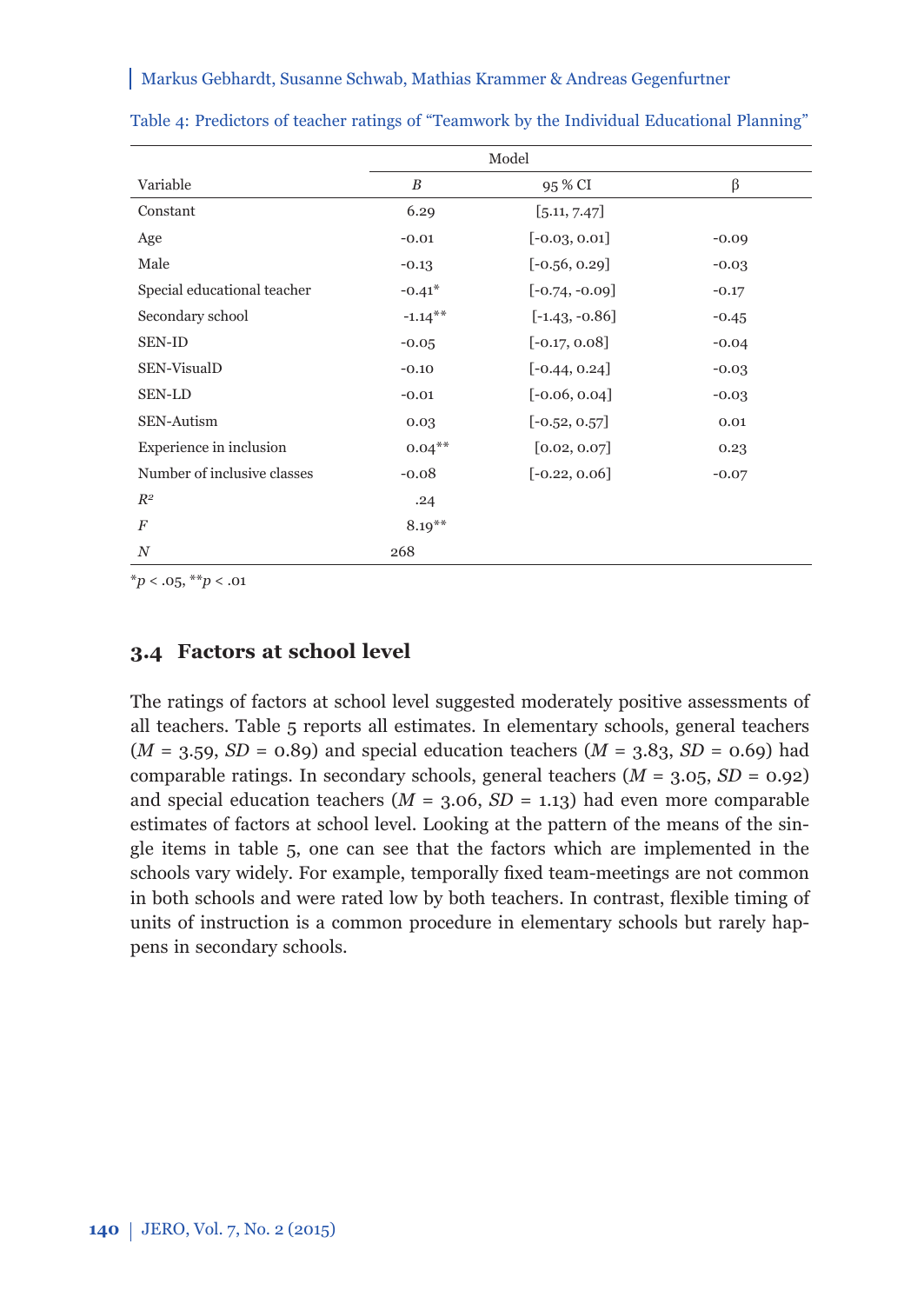|                                                                                      | Elementary school   |                     | Secondary school    |                     |
|--------------------------------------------------------------------------------------|---------------------|---------------------|---------------------|---------------------|
| Which factors at school level were imple-<br>mented in your school?                  | General<br>teachers | Special<br>teachers | General<br>teachers | Special<br>teachers |
| N                                                                                    | 70                  | 63                  | 113                 | 67                  |
| Temporally fixed team-meetings                                                       | 2.66(1.60)          | 2.87(1.57)          | 2.83(1.53)          | 2.81(1.70)          |
| Small teacher teams                                                                  | 4.12(1.26)          | 4.47(0.84)          | 3.50(1.27)          | 3.51(1.39)          |
| Teacher teams with a lot of common teacher<br>hours                                  | 4.13(1.24)          | 4.47(1.03)          | 3.38(1.30)          | 3.47(1.40)          |
| Right of co-determination of the team<br>partners                                    | 3.18(1.61)          | 3.52(1.54)          | 2.85(1.31)          | 2.83(1.44)          |
| No concentration of children with behavioral<br>disorders comparing to other classes | 3.25(1.25)          | 3.42(1.20)          | 3.16(1.33)          | 3.01(1.29)          |
| Flexible timing of units of instruction                                              | 4.20(1.15)          | 4.23(1.07)          | 2.57(1.33)          | 2.71(1.50)          |
| Total score                                                                          | 3.59(0.89)          | 3.83(0.69)          | 3.05(0.92)          | 3.06(1.13)          |

#### Table 5: Mean (and standard deviation) of teacher ratings of "Factors at school level"

The regression analysis  $(F(2, 284) = 5.242; p < .01)$  identified school level and the presence of students with autism in class to be significant predictors. All other factors were non-significant. So, in line with the two previous regression analyses, secondary school teachers rated the factors at school level that concern team teaching in inclusive classrooms higher than elementary school teachers. Furthermore, a higher number of students with autism leads to a higher value of factors at school level that concern team teaching in inclusive classrooms. No further teacher or classroom related variables showed a significant contribution to predict the factors at school level.

|                             | Model     |                  |         |  |
|-----------------------------|-----------|------------------|---------|--|
| Variable                    | B         | 95 % CI          | β       |  |
| Constant                    | 4.07      | [3.15, 4.99]     |         |  |
| Age                         | 0.00      | $[-0.01, 0.02]$  | 0.02    |  |
| Male                        | 0.02      | $[-0.32, 0.35]$  | 0.01    |  |
| Special educational teacher | 0.17      | $[-0.08, -0.42]$ | 0.09    |  |
| Secondary school            | $-0.56**$ | $[-0.79, -0.34]$ | $-0.29$ |  |
| <b>SEN-ID</b>               | 0.10      | [0.00, 0.21]     | 0.11    |  |
| SEN-VisualD                 | $-0.02$   | $[-0.23, 0.20]$  | $-0.01$ |  |
| <b>SEN-LD</b>               | $-0.03$   | $[-0.07, 0.01]$  | $-0.08$ |  |
| <b>SEN-Autism</b>           | $0.45*$   | [0.00, 0.89]     | 0.11    |  |
| Experience in inclusion     | $-0.01$   | $[-0.03, 0.01]$  | $-0.07$ |  |
| Number of inclusive classes | $-0.05$   | $[-0.16, 0.07]$  | $-0.05$ |  |
| $R^2$                       | .16       |                  |         |  |
| $\boldsymbol{F}$            | $5.24***$ |                  |         |  |
| $\boldsymbol{N}$            | 295       |                  |         |  |

#### Table 6: Predictors of teacher ratings of "Factors at school level"

 $*_{p}$  < .05,  $*_{p}$  < .01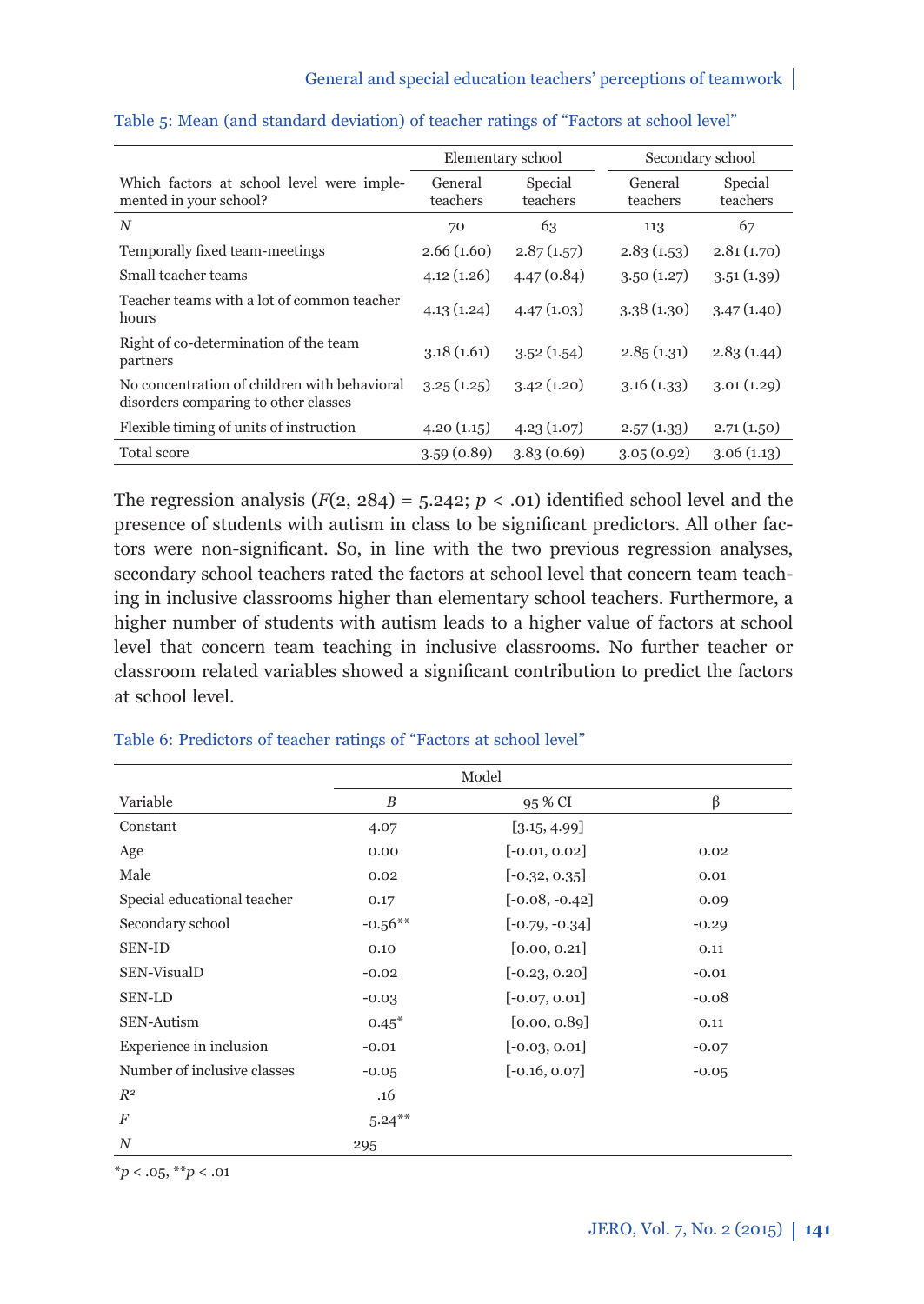## **4. Discussion**

A good inclusive practice requires broad knowledge and the engagement of all teachers (UNESCO, 2005). The present study was designed to examine the teamwork in inclusive settings between special education teachers and general teachers. The concern was that teachers worked in an inclusive setting but had a traditional teacher model. If this were the case, then the special education teachers would rate the teamwork lower than the general teachers.

This was analyzed using three scales ("Teaching Practices in the Classroom", "Teamwork in Individual Educational Planning" and "Factors at School Level") which were adapted from a study from Holzinger et al. (2011). The psychometric criteria of these scales were examined; they fi t the required standards (Cronbach's  $\alpha = .80 - .95$  and were appropriate to examine how the general and special education teachers perceived their teamwork. Descriptive results showed which items could be focused on to further improve inclusive schooling in Austria. For example, when looking at the teaching practices, the results showed that alternative assessments of performance are not used commonly. When looking at the school level, one can see that temporally fixed team-meetings are rather rarely conduced. Next to descriptive results group differences were also presented.

The results indicate a small difference in the scale "Teamwork in Individual Educational Planning". Here, the special educational teachers rated the teamwork significantly lower. An explanation of this result can be methodological, given that this scale measures operations well known in special education, but less well known in general education. Therefore, special education teachers may have a more critical view than general teachers (Moliner et al., 2011). In general, we can conclude that the teachers were aware of one teacher model. It can be assumed that this teacher model was inclusive because most scores were between acceptable and good.

The secondary school teachers rated their team on average as acceptable, but in comparison to the elementary school teachers, the secondary teachers differed significantly on all three scales. The biggest effect was measured in the scale "Teamwork in Individual Educational Planning". There was a large gap between elementary and secondary school teachers. General elementary school teachers teach in one classroom with the support of 23 hours of one special education teacher. So, this team is solid and small, while the teacher teams in secondary schools consist of five or six teachers, due to the different subjects. The general teachers teach only one or two subjects in one class, so that the special education teacher is the only permanent teacher, who is present in all subjects. It is understandable that it is more complicated to arrange meetings and time for discussions between the special education teacher and the general teachers of the different subjects in secondary classrooms (Feyerer & Prammer, 2003; Heimlich, 2003; Vehkakoski, 2008). Nonetheless, "Individual Educational Planning" should not be seen as additional labor (Hauer & Feyerer, 2006) but rather as a way to cooperate in inclusive set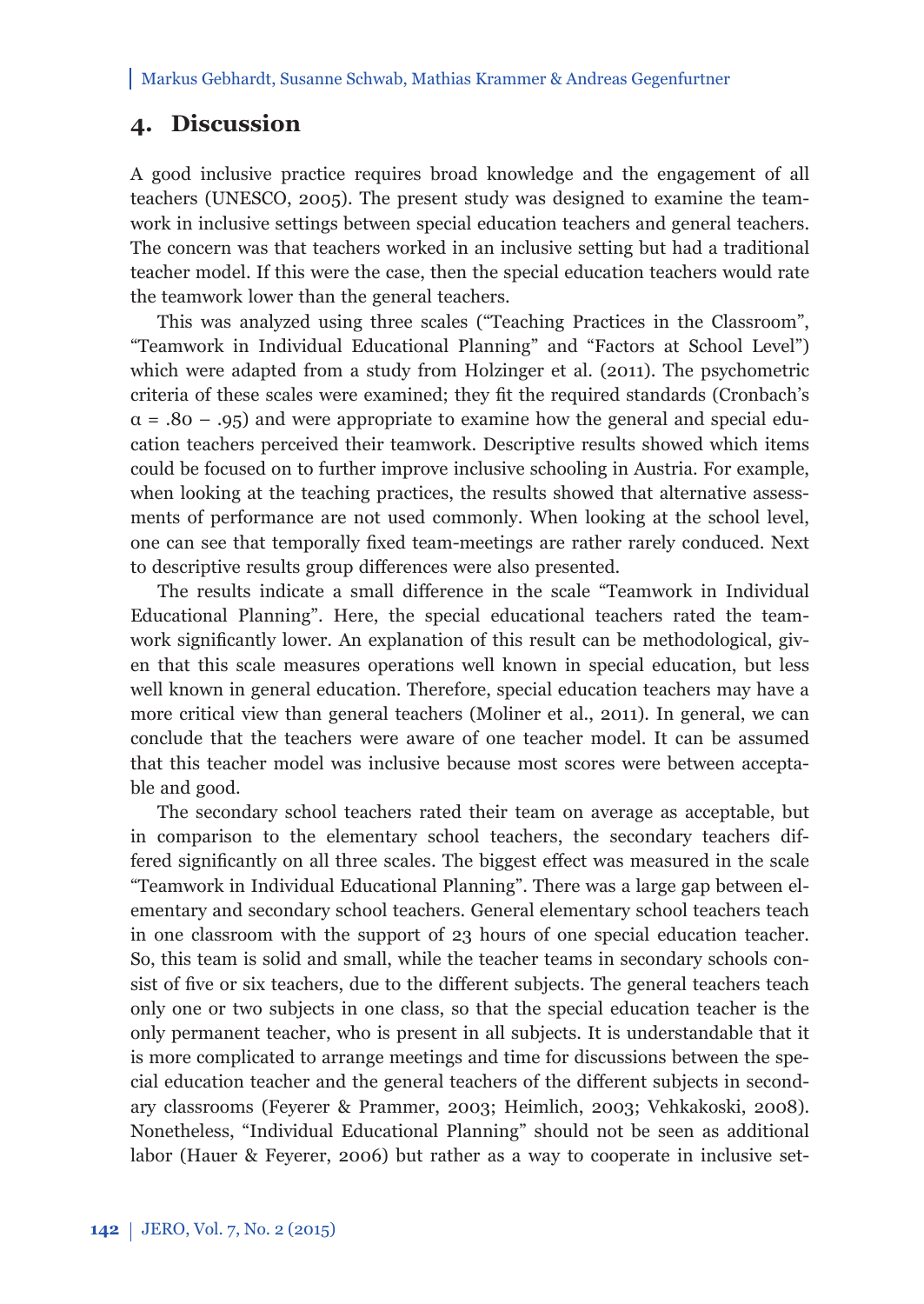tings and, moreover, to further individualized instruction. Therefore, all teachers in inclusive settings should know the special needs of the students and the Individual Education Plan (IEP) (Sharma et al., 2012). Although the circumstances were perceived in a negative light in secondary school (Moliner et al., 2011), the teachers assessed the general conditions at school level as acceptable. In secondary school the teachers gave a rather low score to the items of the right of co-determination, flexible timing of units of instruction and temporally fixed team meetings. The assessment of these items showed the organizational problem of inclusive settings especially in secondary schools.

Additional analyses examined how experience in inclusive settings (in years), the number of inclusive classes taught, and the disability type moderated the findings. Firstly, the results suggest that teachers' experience in inclusive settings is a positive moderator of perceptions towards inclusion (Avramides & Norwich, 2002; de Boer, Pijl, & Minnaert, 2011). Secondly, the number of inclusive classes taught can be seen as negative because the teachers have to work with more students and other teachers. However, the findings signal no significant influence. Thirdly, different types of disability did not significantly moderate the study outcomes. The only exception was for the scale factors at school level, where the placement of students with autism had a positive influence. When compared to differences in school level, the effect of other influences was small. This was to some extent expected because different levels of schooling (teamwork in teaching, IEP, and school level) were surveyed in the questionnaire. Thus it was important to get an explorative overview by means of the regression analysis. So far only the influences of teacher attitudes towards inclusion have been examined (Avramidis & Norwich, 2002; de Boer et al., 2011).

To sum up, the results made clear that inclusive practices at teacher, teamwork and school level are stronger implemented in secondary school compared with elementary school. Furthermore, experience with inclusion leads to stronger implementation of inclusive practices on classroom and team-teaching level but not on school level. However, age, gender and SEN seem to be unrelated to the implementation of inclusive practices. This is a bit surprising, because e.g. female teachers are known for having a more positive attitude to inclusion (de Boer et al., 2011). Moreover, regarding to studies dealing with classroom compositions one would imagine that SEN would influence the inclusive practices (which was only the case for SEN-Autism regarding inclusive practices on school level).

This study was designed to provide a representative result of inclusive teamwork in all regions of Styria. Thus the instruments were developed as a means of screening and not to explore school development and inclusive practice. For these questions further research with mixed methods and case studies would be necessary. A further limitation of the study is that teachers' participation was voluntary; the findings may thus include a response bias as teachers with negative attitudes toward inclusion may have minimized their efforts in returning the questionnaire. Due to this bias it could be assumed that the present results showed a too optimistic picture and actual results are less positive.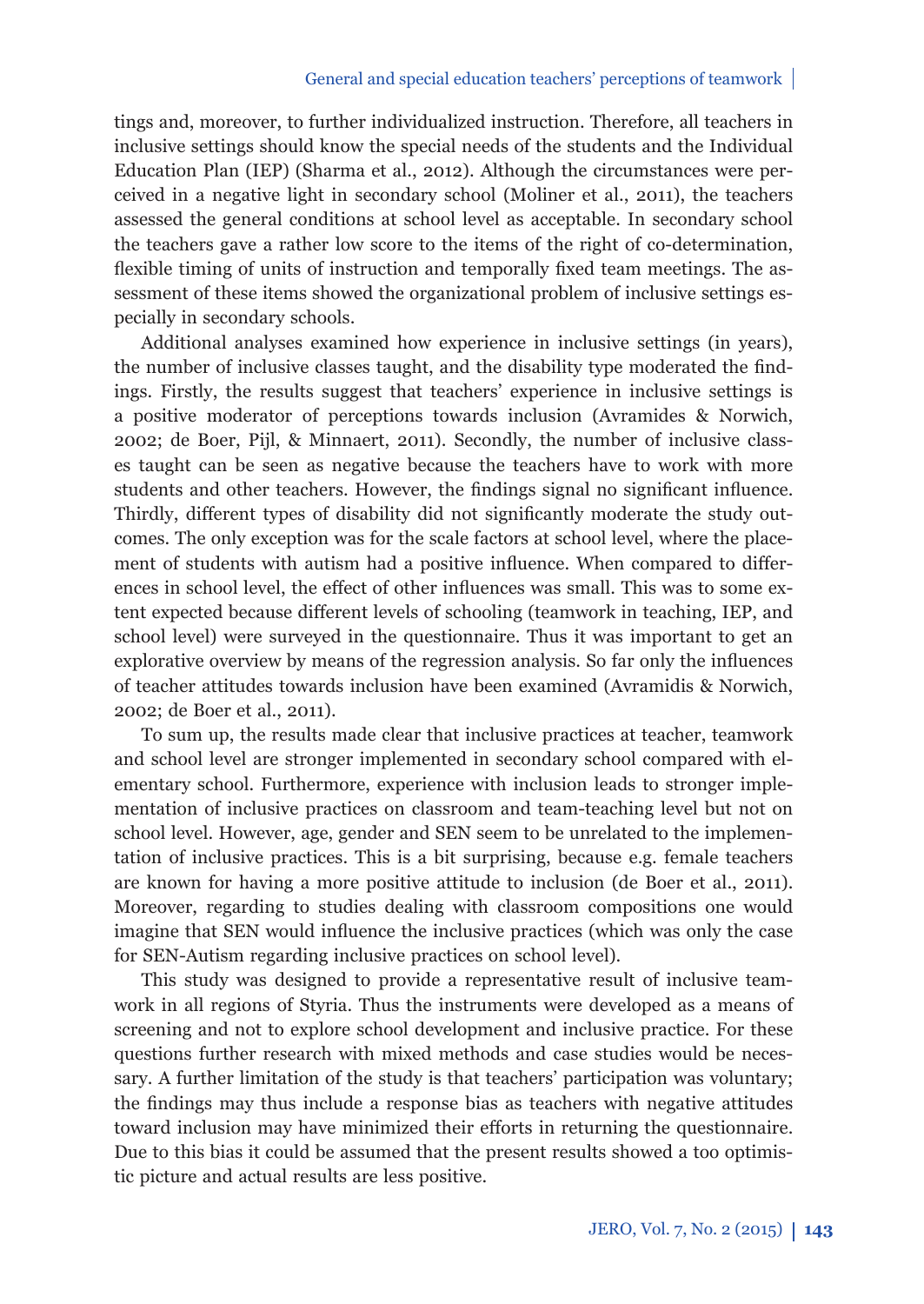## **5. Conclusion**

The resources for inclusive schooling are generally good in the Austrian school system. In Styria, systematic integration has been in place for over twenty years. Placing students with disabilities in the regular classes is not enough to ensure good inclusive practice. Inclusion is not just the opposite of exclusion. It needs changes in beliefs, attitudes, behavior, and action of teachers and students (Heimlich, 2003). It can be assumed that the teaching role model has evolved into an inclusive model in all schools. Our results indicate that inclusive practices were acceptably implemented from the teacher perspective in elementary schools, but there are several problems within the teamwork of the teachers in secondary schools.

One of the implications for teachers and school policy is that individual educational planning should be implemented carefully. Along these lines it is important that the implementation of IEP's should be monitored and evaluated in daily practice. More guidance and advice for practicing teachers would be very desirable. Training for teachers and students as well as implementation aids should be included in teacher education. Furthermore, all prospective teachers should learn more about inclusive practices, the needs of students with SEN, and the purpose of individual educational planning in their studies. This would help the next generation of teachers to prepare for team teaching in inclusive settings. To implement a good practice in teamwork in inclusive classes it is necessary that every teacher has insight into inclusive work and practice.

## **References**

- Avramidis, E., & Norwich, B. (2002). Teacher's attitudes towards integration/inclusion: A review of the literature. *European Journal of Special Needs Education, 17*(2), 129–147.
- Buchner, T., & Gebhardt, M. (2011). Zur schulischen Integration in Österreich: historische Entwicklung, Forschung und Status Quo. *Zeitschrift für Heilpädagogik, 62*(8), 298–304.
- Cook, L., & Friend, M. (1995). Co-teaching: Guidelines for creating effective practices. *Focus on Exceptional Children, 28*(3), 1–16.
- de Boer, A., Pijl, S. P. & Minnaert, A. (2011). Regular primary schoolteachers' attitudes towards inclusive education: A review of the literature. *International Journal of Inclusive Education, 15*(3), 331–353.
- European Agency for Development in Special Needs Education (2010). *Special Needs Education Country Data 2010*. Odense, Denmark: European Agency for Development in Special Needs Education.
- European Agency for Development in Special Needs Education (2012). *Profile of inclusive teachers.* Odense, Denmark: European Agency for Development in Special Needs Education.
- Feyerer, E., & Prammer, W. (2003). *Gemeinsamer Unterricht in der Sekundarstufe I: Anregungen für eine integrative Praxis*. Weinheim, Germany: Beltz.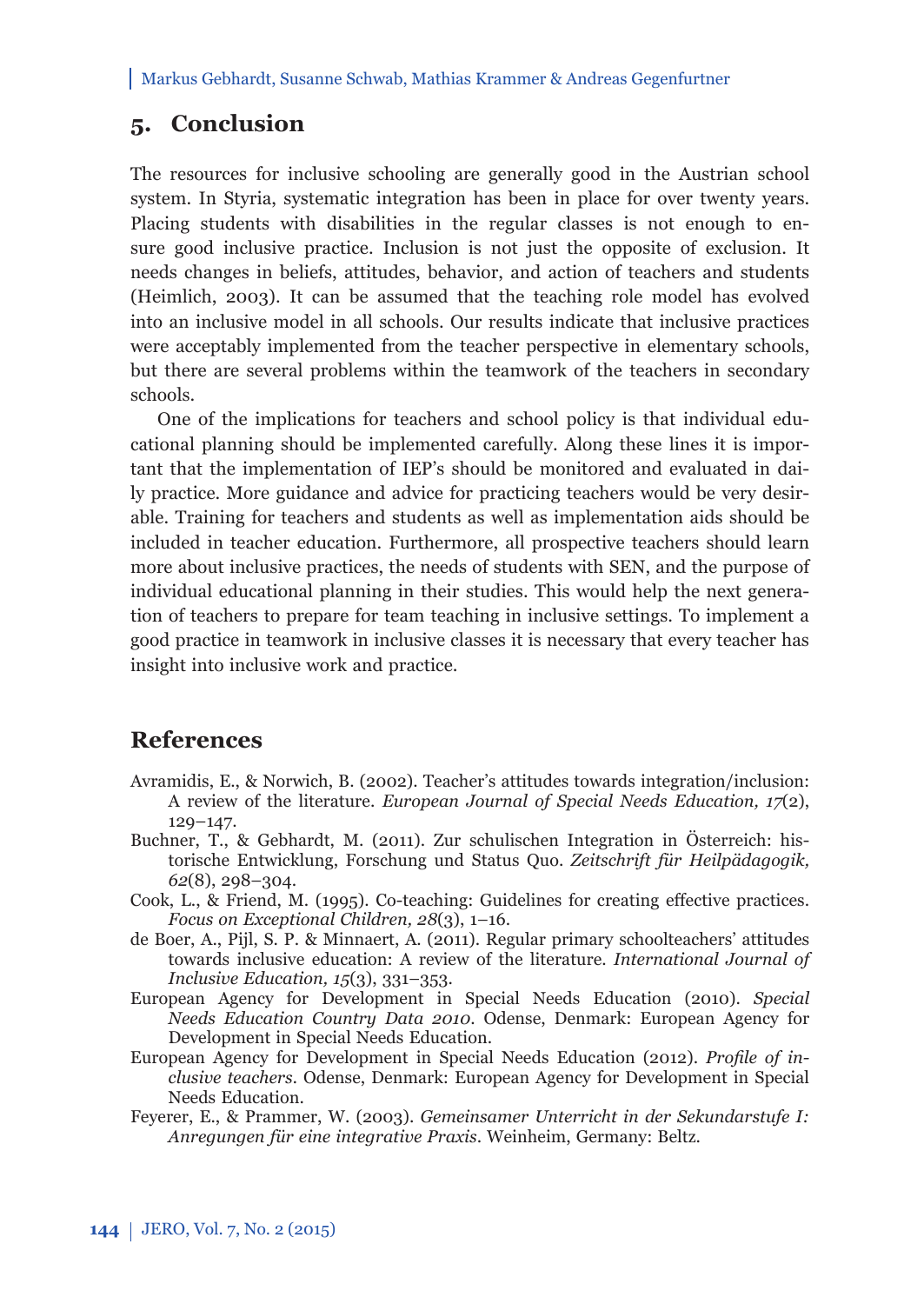- Gebhardt, M., Schwab, S., Gmeiner, S., Ellmeier, B., Rossmann, P., & Gasteiger Klicpera, B. (2013). Grazer Skala zur LehrerInnenkooperation im integrativen Unterricht (GSLK). *Empirische Pädagogik, 27*(1), 5–21.
- Gebhardt, M., Schwab, S., Reicher, H., Ellmeier, B., Gmeiner, S., Rossmann, P., & Gasteiger Klicpera, B. (2011). Einstellungen von LehrerInnen zur schulischen Integration von Kindern mit einem sonderpädagogischen Förderbedarf in Österreich. *Empirische Sonderpädagogik, 3*(4), 275–290.
- Gegenfurtner, A., Veermans, K., & Vauras, M. (2013). Effects of computer support, collaboration, and time lag on performance self-efficacy and transfer of training: A longitudinal meta-analysis. *Educational Research Review, 8*, 75–89.
- Hauer, K., & Feyerer, E. (2006). *Individuelle Förderpläne für Schüler/innen mit ASO-Lehrplan: Individuelle Förderpläne für Schüler/innen mit ASO-Lehrplan*. Retrieved from http://qsp.or.at/downloads/Endbericht\_IFP-Studie\_8.11.2006.pdf
- Heimlich, U. (2003). *Integrationspädagogik: Eine Einführung*. Stuttgart, Germany: Kohlhammer.
- Heimlich, U. (2004). Didaktische Konzepte für den zieldifferenten Gemeinsamen Unterricht. *Zeitschrift für Heilpädagogik, 55*(6), 288–295.
- Holzinger, A., Ebner, M., Kernbichler, G., Kopp-Sixt, S., Much, P. & Pongratz, H. J. (2011). *Forschungsprojekt Qualität in der Integration: Projektzeitraum WS 2008/09–WS 2010/11.* Graz, Austria: PH Steiermark.
- Kilanowski-Press, L., Foote, C. J., & Rinaldo, V. J. (2010). Inclusion classrooms and teachers: A survey of current practice. *International Journal of Special Education, 25*(3), 43–56.
- Klicpera, C. (2005). *Integrations- und Heilpädagogik. Elternerfahrung mit Sonderschulen und Integrationsklassen: Eine qualitative Interviewstudie zur Schulwahl entscheidung und zur schulischen Betreuung in drei österreichischen Bundesländern* (Vol. 1). Wien, Austria: LIT.
- Kloo, A., & Zigmond, N. (2008). Co-teaching revisited: Redrawing the blueprint. *Preventing School Failure, 52*(2), 12–20.
- Landesschulrat für Steiermark (1998). *Behördenfibel II: Zum gemeinsamen Unterricht Behinderter und Nichtbehinderter Kinder in Volksschule und Sekundarstufe I (HS + AHS*). Retrieved from http://www.sisal.at/is/schule/fibel.pdf
- Magiera, K., & Zigmond, N. (2004). Co-teaching in middle school classrooms under routine conditions: Does the instructional experience differ for students with disabilities in co-taught and solo-taught classes. *Learning Disabilities Research and Practice, 20,* 79–85.
- Moen, T. (2008). Inclusive educational practice: Results of an empirical study. *Scandinavian Journal of Educational Research*, *52*, 59–75.
- Moliner, O., Sales, A., Ferrández, R., & Traver, J. (2011). Inclusive cultures, policies and practices in Spanish compulsory secondary education schools: Teachers' perceptions in ordinary and specific teaching contexts. *International Journal of Inclusive Education, 15*(5), 557–572.
- Murawski, W. W., & Swanson, H. L. (2001). A meta-analysis of co-teaching research: Where are the data? *Remedial and Special Education, 22*(5), 258–267.
- Pihlaja, P. M., & Holst, T. K. (2013). How reflective are teachers? A study of kindergarten teachers' and special teachers' levels of refl ection in day care. *Scandinavian Journal of Educational Research, 57*, 182–198.
- Ruijs, N. M., & Peetsma, T. T. D. (2009). Effects of inclusion on students with and without special educational needs reviewed. *Educational Research Review, 4(2)*, 67–79.
- Schwab, S., Gebhardt, M., Tretter, T., Rossmann, P., Reicher, H., Gmeiner, S., & Gasteiger Klicpera, B. (2012). Auswirkungen schulischer Integration auf Kinder ohne Behinderung – eine empirische Analyse von LehrerInneneinschätzungen. *Heilpädagogische Forschung, 38*(2), 54–65.